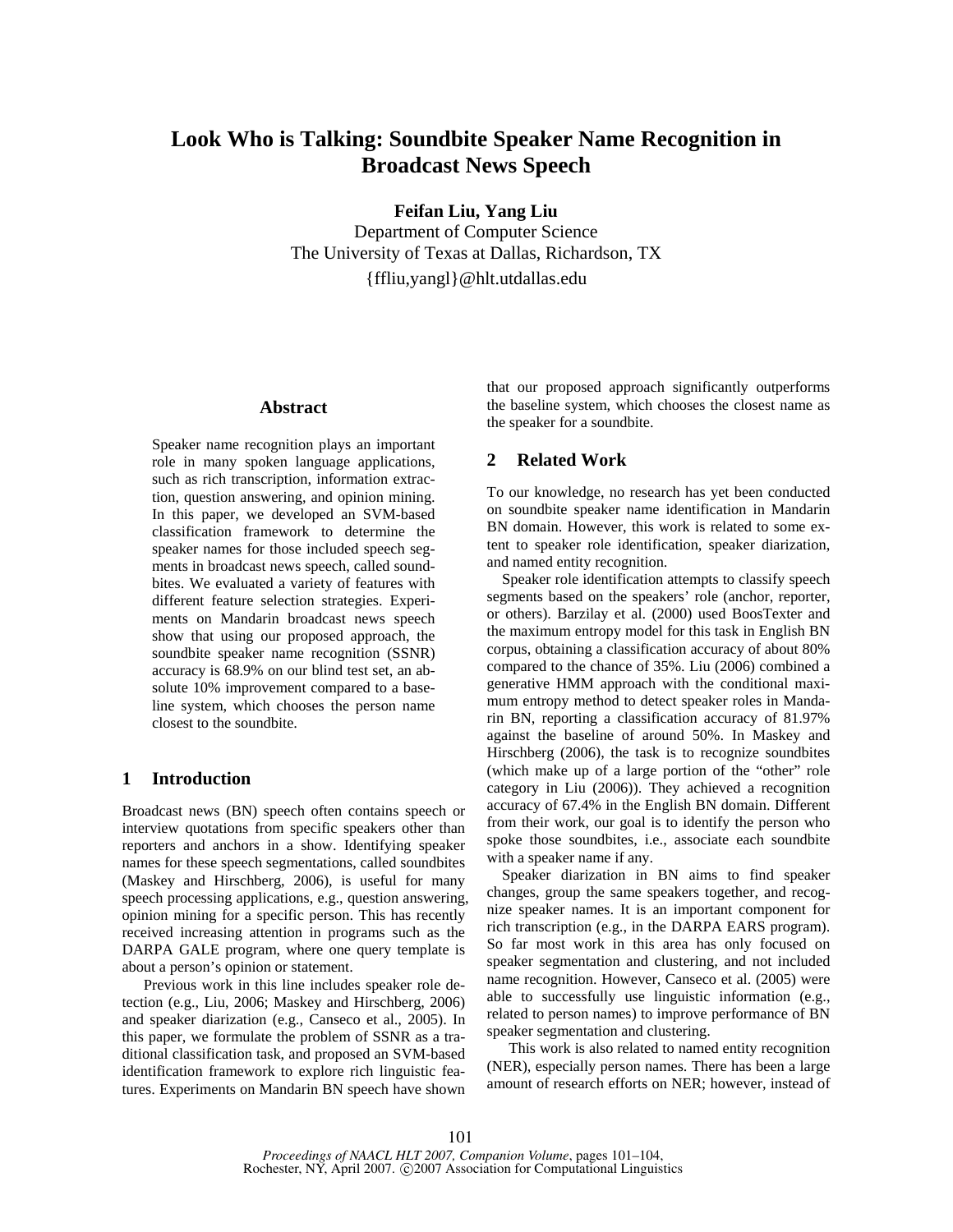recognizing all the names in a document, our task is to find the speaker for a particular speech segment.

# **3 Framework for Soundbite Speaker Name Recognition (SSNR)**

Figure 1 shows our system diagram. SSNR is conducted using the speech transcripts, assuming the soundbite segments are provided. After running NER in the transcripts, we obtain candidate person names. For a soundbite, we use the name hypotheses from the region both before and after the soundbite. A 'region' is defined based on the turn and topic segmentation information. To determine which name among the candidates is the corresponding speaker for the soundbite, we recast this problem as a binary classification problem for every candidate name and the soundbite, which we call an instance. A positive tag for an instance means that the name is the soundbite speaker. Each instance has an associated feature vector, described further in the following section. Note that if a name occurs more than once, only one instance is created for it.



Figure 1. System diagram for SSNR.

Any classification approach can be used in this general framework for SSNR. We choose to use an SVM classifier in our experiments because of its superior performance in many classification tasks.

## **3.1 Features**

The features that we have explored can be grouped into three categories.

#### **Positional Features (PF)**

• PF-1: the position of the candidate name relative to the soundbite. We hypothesize that names closer to a soundbite are more likely to be the soundbite speaker. This feature value can be 'last', 'first', 'mid', or 'unique'. For example, 'last' for a candidate before a soundbite means that it is the closest name among the hypotheses before the soundbite. 'Unique' indicates that the candidate is the only person name in the region before or after the soundbite. Note that if a candidate name occurs more than once, the PF-1 feature corresponds to the closest name to the soundbite.

- PF-2: the position of a name in its sentence. Typically a name appearing earlier in a sentence (e.g., a subject) is more likely to be quoted later.
- PF-3: an indicator feature to show where the name has occurred, before, inside, or after the soundbite. We added this because it is rare that a name inside a soundbite is the speaker of that soundbite.
- PF-4: an indicator to denote if a candidate is in the last sentence just before the soundbite turn, or is in the first sentence just after the soundbite turn.

#### **Frequency Features (Freq)**

We hypothesize that a name with more occurrences might be an important subject and thus more likely to be the speaker of the soundbite, therefore we include the frequency of a candidate name in the feature set.

## **Lexical Features (LF)**

In order to capture the cue words around the soundbite speaker names in the transcripts, we included unigram features. For example, "pre\_word+1= $\ddot{\psi}/s$ aid" denotes that the candidate name is followed by the word '说 /said', and that 'pre' means this happens in the region before the soundbite.

# **3.2 Conflict Resolution**

Another component in the system diagram that is worth pointing out is 'conflict resolution'. Since our approach treats each candidate name as a separate classification task, we need to post-process the cases where there are multiple or no positive hypotheses for a soundbite during testing. To resolve this situation, we choose the instance with the best confidence value from the classifier.

## **4 Experiments**

## **4.1 Experimental Setup**

We use the TDT4 Mandarin broadcast news data in our experiment. The data set consists of about 170 hours (336 shows) of news speech from different sources. Speaker turns and soundbite segment information were annotated manually in the transcripts. Our current study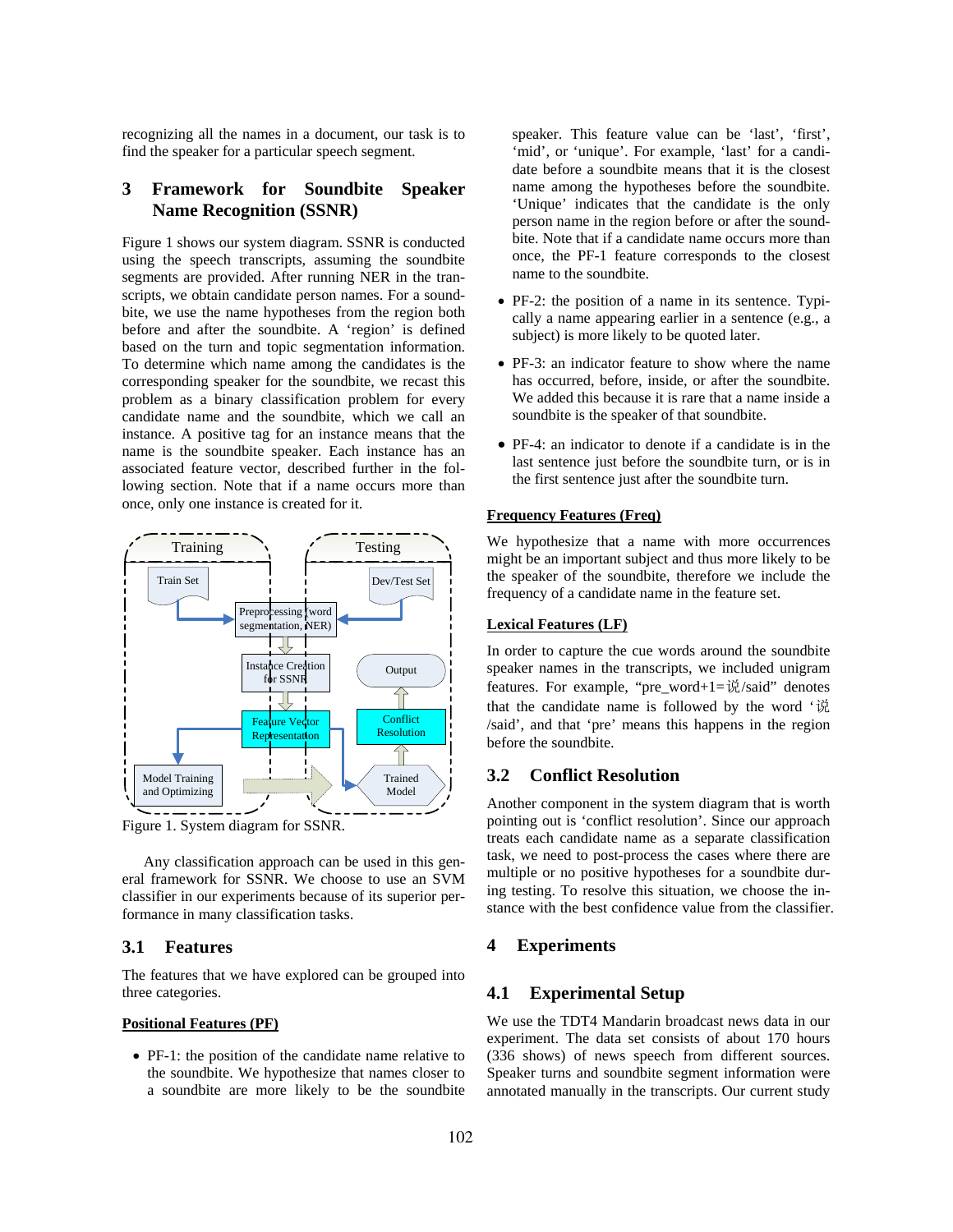only uses the soundbites that have a human-labeled speaker name in the surrounding transcripts. There are 1292 such soundbites in our corpus. We put aside 1/10 of the data as the development set, another 1/10 as the test set, and used the rest as our training set. All the transcripts were automatically tagged with named entities using the NYU tagger (Ji and Grishman, 2005). For the classifier, we used the libSVM toolkit (Chang and Lin, 2001) and the RBF kernel in our experiments.

A reasonable baseline for SSNR is to choose the closest person name before a soundbite as its speaker. We will compare our system performance to this baseline approach.

We used two performance metrics in our experiments. First is the instance classification accuracy (*CA*) for the candidate names in the framework of the binary classification task. Second, we compute name recognition accuracy (*RA*) for the soundbites as follows:

> *of Soundbites in Files* #  $RA = \frac{\text{\# of Soundbites with Correct Names}}{\text{Area} + \text{Area} + \text{Area}}$

# **4.2 Effects of Different Manually Selected Feature Subsets**

We used 10-fold cross validation on the training set to evaluate the effect of different features and also for parameter optimization. Table 1 shows the instance classification results. "PF, Freq, LF" are the features described in Section 3.1. "LF-before" means the unigram features before the soundbites. "All-before" denotes using all the features before the soundbites.

| Feature                            | Optimized Para. |           | CA    |
|------------------------------------|-----------------|-----------|-------|
| <b>Subsets</b>                     | C               | G         | (% )  |
| $PF-1$                             | 0.125           | 2         | 83.48 |
| $+PF-2$                            | 2048            | $1.22e-4$ | 85.62 |
| $+PF-3$                            | 2048            | 4.88e-4   | 85.79 |
| $+PF-4$                            | 2               | 0.5       | 86.18 |
| $+$ Freq                           | $\mathfrak{D}$  | 0.5       | 86.18 |
| $+LF$ -before                      | 32              | 7.81e-3   | 88.44 |
| $+LF$ -after<br>i.e., All features | 8               | 0.0313    | 88.44 |
| All-before                         | 8               | 0.0313    | 88.03 |

Table 1. Instance classification accuracy (*CA)* using different feature sets. C and G are the optimized parameters in the SVM model.

We notice that the system performance generally improves with incrementally expended feature sets, yielding an accuracy of 88.44% using all the features. Some features seem not helpful to system performance, such as "Freq" and "LF-after". Using all the features before the soundbites achieves comparable performance to using all the features, indicating that the region before a soundbite contributes more than that after it. This is expected since the reporters typically have already mentioned the person's name before a soundbite. In addition, we evaluated some compound features using our current feature definition, but adding those did not improve the system performance.

#### **4.3 Automatic Feature Selection**

We also performed automatic feature selection for the SVM model based on the F-score criterion (Chen and Lin, 2006). There are 6048 features in total in our system. Figure 2 shows the classification performance in the training set using different number of features via automatic feature selection.



Figure 2. Instance classification accuracy (*CA*) using Fscore based feature selection.

We can see that automatic feature selection further improves the classification performance (2.36% higher accuracy than that in Table 1). Table 2 lists some of the top features based on their F-scores. Consistent with our expectation, we observe that position related features, as well as cue words, are good indicators for SSNR.

| Feature                                                      | F-score |
|--------------------------------------------------------------|---------|
| Justbeforeturn (PF-4)                                        | 0.3543  |
| pre_contextpos=last (PF-1)                                   | 0.2857  |
| pre_senpos=unique (PF-2)                                     | 0.0631  |
| pre_word+1="上午/morning" (LF)                                 | 0.0475  |
| pre_word+1= " $\ddot{\psi}$ /said" (LF)                      | 0.0399  |
| bool $pre=1$ (PF-3)                                          | 0.0353  |
| Justafterturn (PF-4)                                         | 0.0349  |
| pre_contextpos=mid (PF-1)                                    | 0.0329  |
| post_contextpos=first (PF-1)                                 | 0.0323  |
| pre_word+1= " $\rightarrow$ $\overline{\left(}$ /today" (LF) | 0.0288  |
| pre_word-1="记者/reporter" (LF)                                | 0.0251  |
| pre_word+1="表示/express" (LF)                                 | 0.0246  |

Table 2. Top features ordered by F-score values.